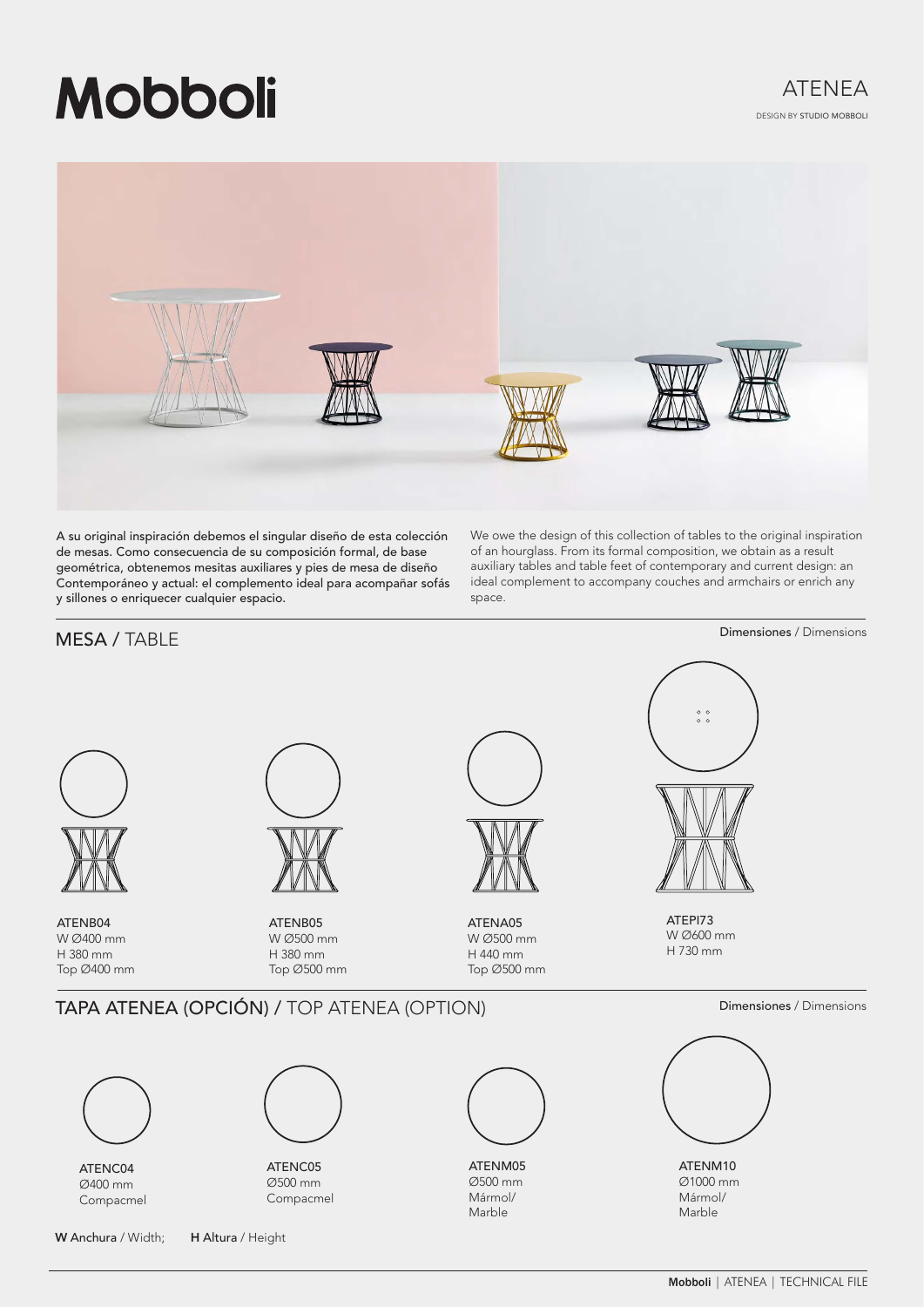Disponibles en dos alturas que permite su uso individual o en conjunto sobreponiendo ligeramente unas a otras. Estructura metálica de acero fabricada a base de varillas soldadas y unidas con tres aros horizontales de tubo Ø16mm, y tapa superior soldada en chapa de acero formando una unica pieza, para ser utilizada como mesa auxiliar: pintada en epozi en amplia gama cromática de acabados de la colección.

Tapas opcionales. La mesa podrá sobreponer con cinta adhesiva a doble cara tapas redondas de diferentes diametros tanto de la propia colección (compacto o mármol natural) como de la colección WIDE.

#### PIE DE MESA

Disponible en altura de 73 cm para uso con tapa redonda o con tapas rectangulares usando dos pies.

Estructura metálica de acero fabricada a base de varillas soldadas y unidas con tres aros horizontales de tubo Ø16mm, y base superior soldada en chapa de acero con cuatro taladros para soportar tapa, formando una única pieza que sirve como pie o soporte a la tapa adicional seleccionada. El pie no incluye tapa. Estructura pintada en epozi en amplia gama cromática de acabados de la colección. Tapas opcionales. El pie debe sobreponer con cinta adhesiva a doble cara tapa redonda de mármol de la colección o tapas de diferentes diámetros de la colección WIDE mediante cuatro tornillos M-6 , compatibles con los anclajes del pie ATENEA.

#### TAPAS ATENEA

La colección dispone de su propias tapas, si bien es compatible con tapas redondas de la colección WIDE. Las tapas de la colección están disponibles en: Compacto negro, blanco o calacata. -Mármol natural de color negro o blanco (Modelos ATENM05, ATENM10).

-Compacto de color Negro, blanco o fenolico calalcata (Modelos ATENC04, ATENC05)

## ACABADOS ESTRUCTURAS METÁLICAS, INCLUIDA TAPA METALLIC STRUCTURES FINISHES, TOP INCLUIDED

Available in two heights that allows their individual use or together, slightly overlapping each other.

Steel metallic structure made of welded rods and joined with three horizontal Ø16mm tube rings, and upper lid welded in steel sheet forming a single piece, to be used as an auxiliary table: painted in epozi in a wide chromatic range of finishes of the collection. Optional covers. The table can be overlaid with double-sided adhesive tape round caps of different diameters both from the collection itself (compact or natural marble) and from the WIDE collection.

#### FOOT OF TABLE

Available in 73 cm height for use with round lid or with rectangular tops using two feet.

Steel metallic structure made of welded rods and joined with three horizontal rings of Ø16mm tube, and upper base welded in steel plate with four holes to support the lid, forming a single piece that serves as foot or support to the selected additional cover. The foot does not include a lid. Structure painted in epozi in a wide chromatic range of finishes of the collection.

Optional covers. The foot must be overlaid with double-sided adhesive tape, round marble top of the collection or covers of different diameters of the WIDE collection by means of four M-6 screws, compatible with the ATENEA foot anchors.

#### TAPAS ATENEA

The collection has its own covers, although it is compatible with round tops from the WIDE collection. The covers of the collection are available in: Compact black, white or calacata.

- Natural marble of black or white color (Models ATENM05, ATENM10). -Compact color Black, white or phenolic calacata (Models ATENC04, ATENC05)